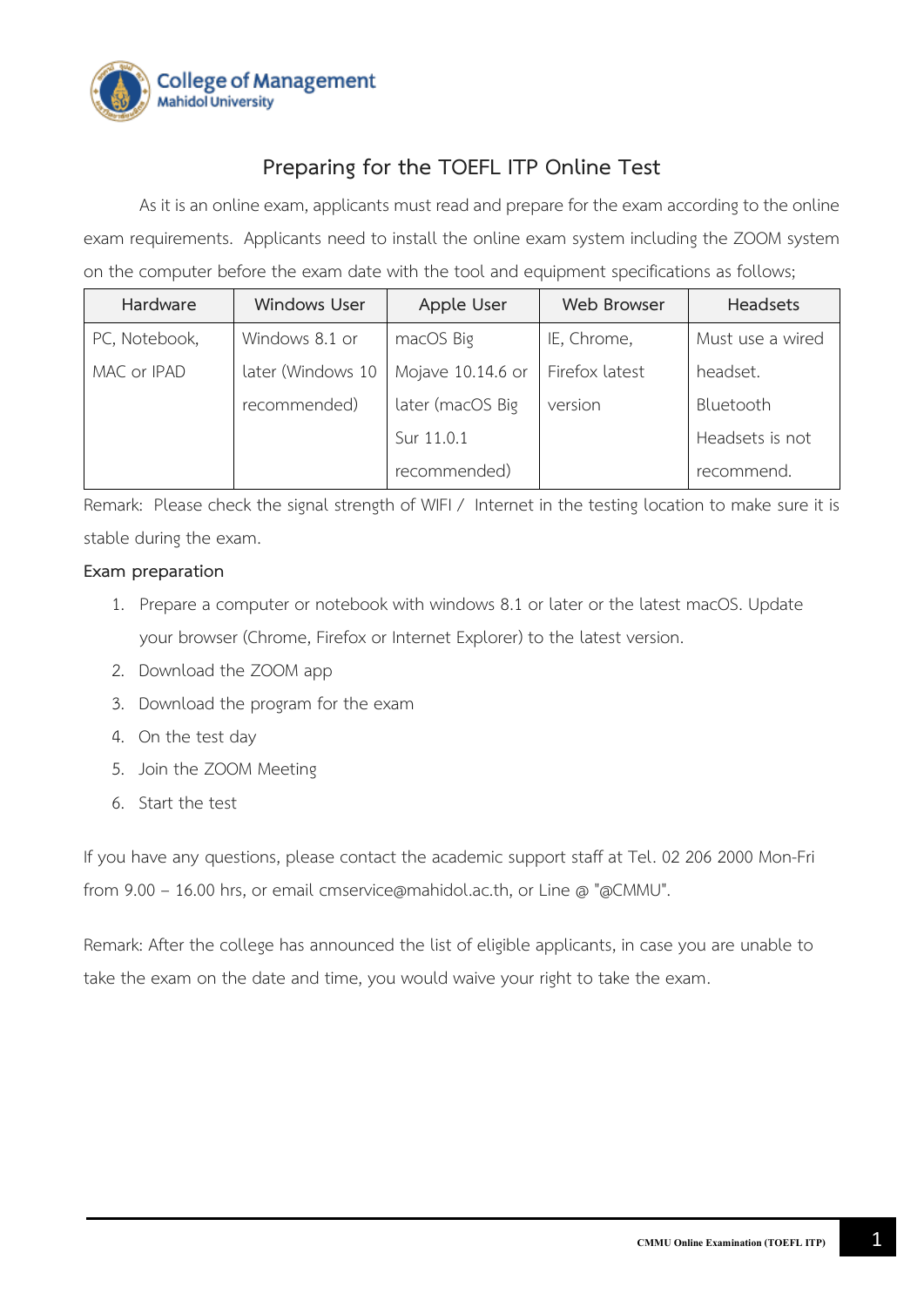

# **Download the ZOOM app**

1. Go to https://zoom.us/download and download Application



- 2. Install the program
- 3. After the installation is completed, a screen will appear as below picture.



4. Join a Meeting by entering Meeting ID and your name then press Join

| Zoom                                      |      |        | × |  |  |
|-------------------------------------------|------|--------|---|--|--|
| <b>Join Meeting</b>                       |      |        |   |  |  |
| Enter meeting ID or personal link name    |      |        |   |  |  |
| Α                                         |      |        |   |  |  |
| Remember my name for future meetings<br>✓ |      |        |   |  |  |
| Do not connect to audio                   |      |        |   |  |  |
| Turn off my video                         |      |        |   |  |  |
|                                           | Join | Cancel |   |  |  |

**Remark:** during the exam applicants must turn on the camera and be in the camera all the time. If the proctor cannot see the applicant on the camera, the proctor may suspend the exam or you may immediately lose the right to take the exam.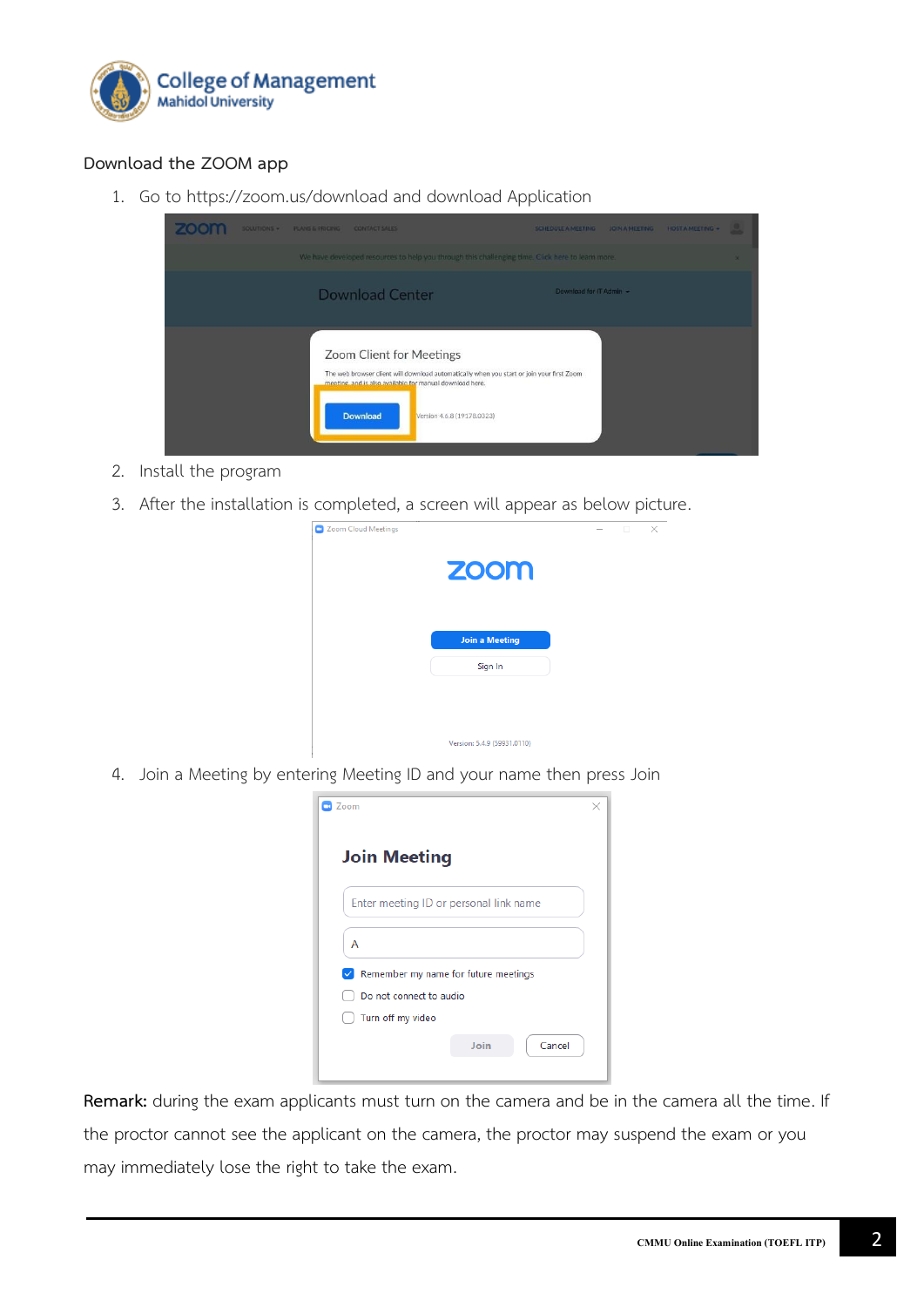

#### **Download the program for the exam**

- 1. Go to http://www.ets-[ellonline](http://www.ets-ellonline.org/).org and download Application
- 2. Download Secure Browser



3. Click Download **"TOEFL Secure Browser (Classroom)"**



4. After the installation is completed, icon "TOEFL Secure Browser (Classroom)" will be on Desktop



5. Click on icon to enter the exam screen as below picture

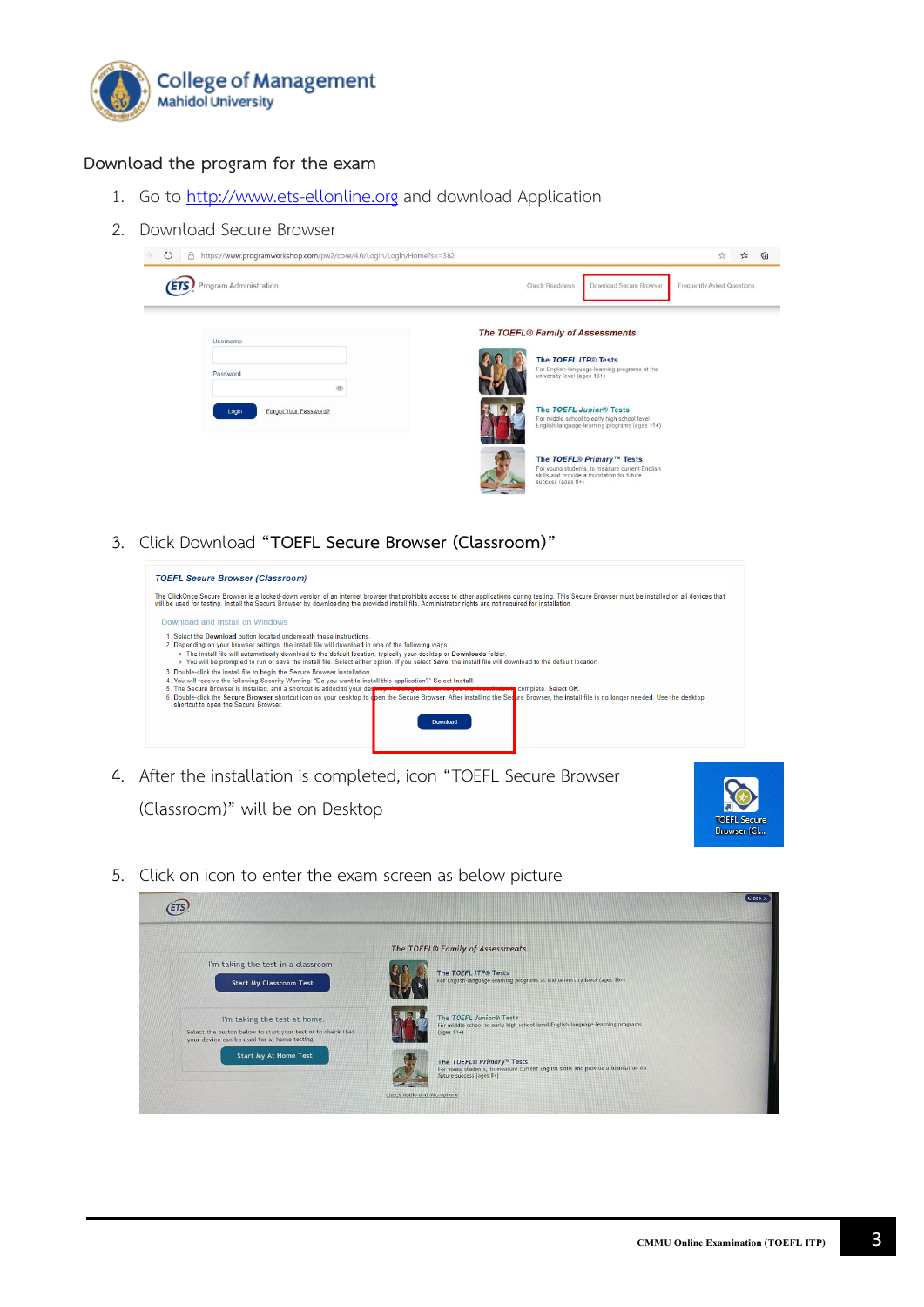

# **On test day**

Approximately 10 $\Box$ 15 minutes before your appointment time, review the policies in the meeting invitation email and prepare your testing environment.

## **Step 1- Prepare your Testing Location**

- 1. Before you enter the Zoom meeting, restart your computer. This will prevent unauthorized software from running in the background when you launch the test.
- 2. You must use the computer and internet connection on which you performed the system checks. You can have only one computer monitor.
- 3. You must test in a quiet, well  $\Box$ lit, private location. Light source should not be behind you.
- 4. Public locations such as coffee shops and computer labs are not permitted. Use of a private internet connection such as corporate networks, hotel networks or government connections will likely prohibit the use of the required technology due to the network's firewalls.
- 5. Clear the area of notes, books, smart watches, tablets and any other items. Cell phones and other electronic devices must be removed from the area. Food and drinks are not permitted during testing.
- 6. You may not leave your seat during the test administration

If you fail to comply with these regulations, you may be asked to leave the testing room and your test may not be scored. The test administrator has the right to request that ETS not score a test taker's exam if the test taker did not follow instructions or if the test administrator suspects that the test taker cheated. No scores will be reported for that test taker.

## **Step 2- Enter the Zoom Meeting**

The day of the test administration, you will receive a second Zoom email invitation. This email will contain the Session ID for your test.

- 1. Close all applications on your computer
- 2. Sign into your desktop version of Zoom
- 3. Open the meeting invitation
- 4. Click the link to join the meeting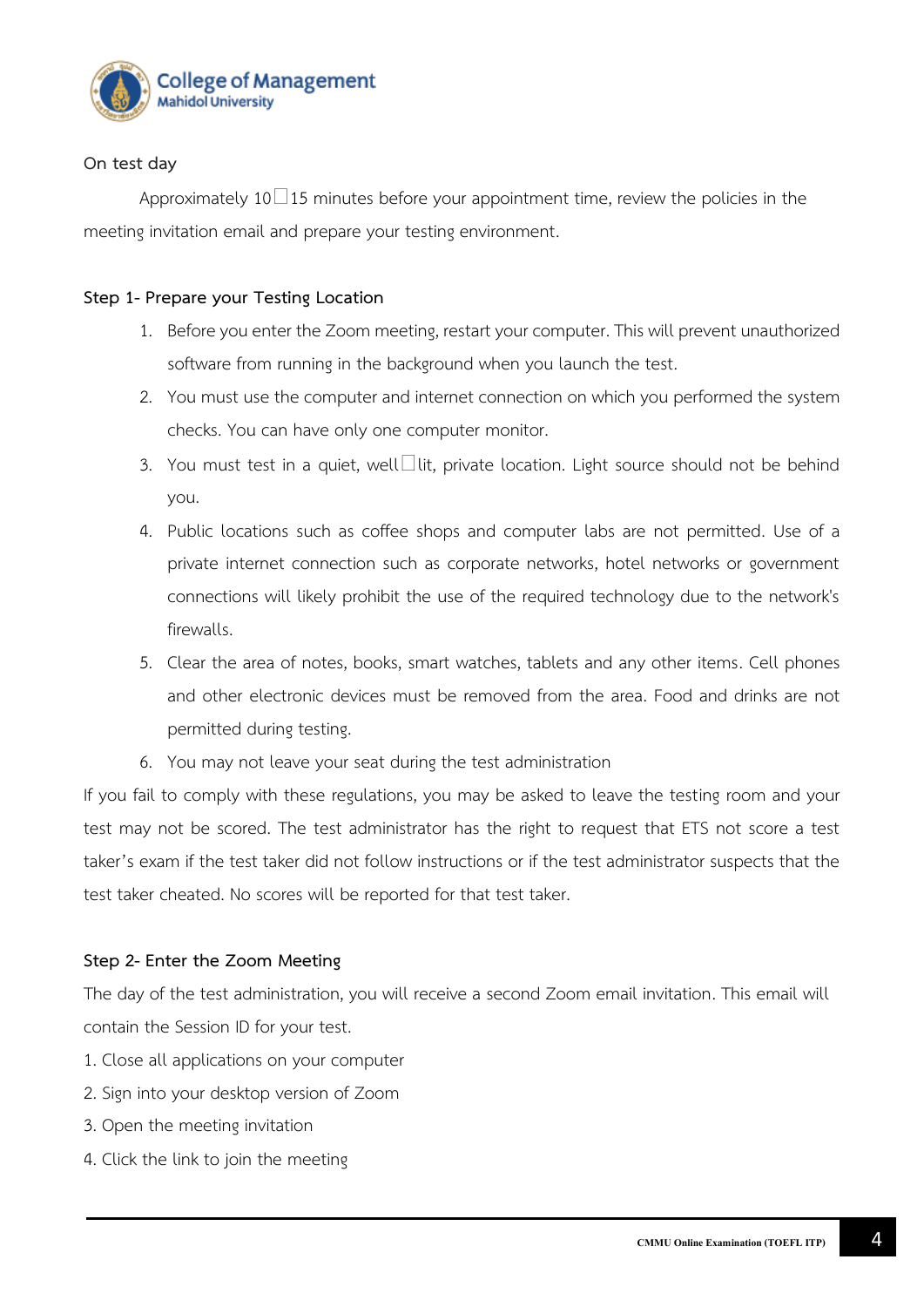

5. After you sign into Zoom, close the calendar or email application.

## **Important Instructions**

- $\Box$  You will be put into a waiting room and will be admitted to the testing room by the Proctor.
- $\Box$  You must enable video and open the Chat window
- $\Box$  Make sure you are in Gallery view so small tiles display on the screen.
- $\Box$  Background disguise is not permitted
- $\Box$  Do not open the TOEFL Audio Browser before signing into the meeting.
- $\Box$  Please be sure to join the meeting on time. If you arrive 15 minutes after the starting time, you will not be able to take the test during this session.

#### **Step 3- Start the Test**

- 1. When the Proctor tells you to open the secure browser, click the Windows key and the letter D to get to your desktop
- 2. Double-click on the TOEFL Audio Browser icon on your desktop to launch the secure browser.
- 3. Enter the Session ID and click Submit
- 4. Enter the Given Name, Family Name and Birthday (month and day); then click Submit.
- 5. Confirm that the information is correct and click Yes.
- 6. At this time, the Proctor will approve you for testing.

Once approval has been provided, the test will launch.

#### **Important Instructions**

- Once you launch the secure browser, you will not be able to see the Chat window. Applications will be hidden, including Zoom. Only the test will be displayed.
- If an error occurs that results in the secure browser closing or locking unexpectedly, restart your computer and perform the steps to re-enter the Zoom meeting. The Proctor will assist you with restarting the test